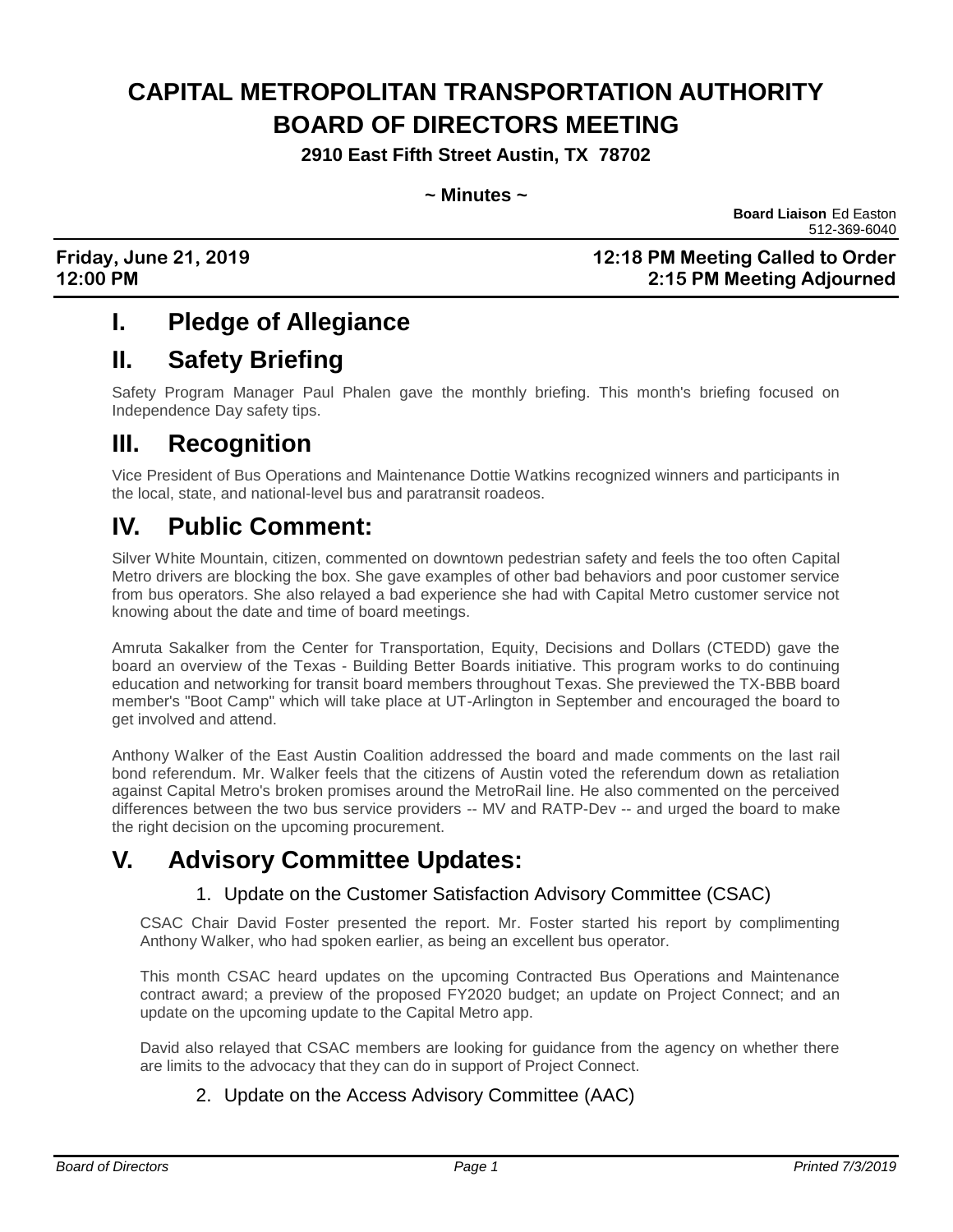Access Chair Chris Prentice gave the report.

The committee met on June 5th. They heard their monthly MetroAccess statistical report; an update on new innovation zones and pilot programs; a preview of the proposed FY2020 budget; and an update on the upcoming Contracted Bus Operations and Maintenance contract award. The committee also approved minutes from their previous meeting, and decided to not hold a meeting in July.

# **VI. Board Committee Updates:**

### 1. Operations, Planning and Safety Committee

No committee meeting was held this month, so no report was given.

### 2. Finance, Audit and Administration Committee

No committee meeting was held this month, so no report was given.

### 3. CAMPO update

Board member Mitchell was absent from the meeting, so no report was given.

### **VII. Action Items:**

1. Approval of minutes from the May 24, 2019 Board Meeting.

| <b>RESULT:</b>   | ADOPTED [5 TO 0]                            |
|------------------|---------------------------------------------|
| <b>MOVER:</b>    | Jeffrey Travillion, Board Member            |
| <b>SECONDER:</b> | Ann Kitchen, Board Member                   |
| AYES:            | Garza, Kitchen, Jonse, Renteria, Travillion |
| <b>ABSTAIN:</b>  | Stratton                                    |
| <b>ABSENT:</b>   | Mitchell, Cooper                            |

2. Approval of a resolution authorizing the President & CEO, or his designee, to finalize and execute a contract with UNUM for basic life and AD&D insurance, long-term and short-term disability insurance; and FMLA administration paid by Capital Metro, and voluntary life and long term buy-up disability insurance paid by employees, for a base period of eighteen (18) months with one option for an additional twelve (12) month period in an amount not to exceed \$1,136,905.

Executive Vice President of Administration Donna Simmons presented this item.

Donna gave a brief overview of the contract and both the Capital Metro and Employee-paid benefits and costs. This contract also includes administration of Capital Metro's Family and Medical Leave Act (FMLA) program.

After a question from Board member Kitchen, Donna explained that this contract provides the same insurance that we have now, with the only exception being that short-term disability insurance was once an employee-elected benefit but will now be a Capital Metro-provided benefit.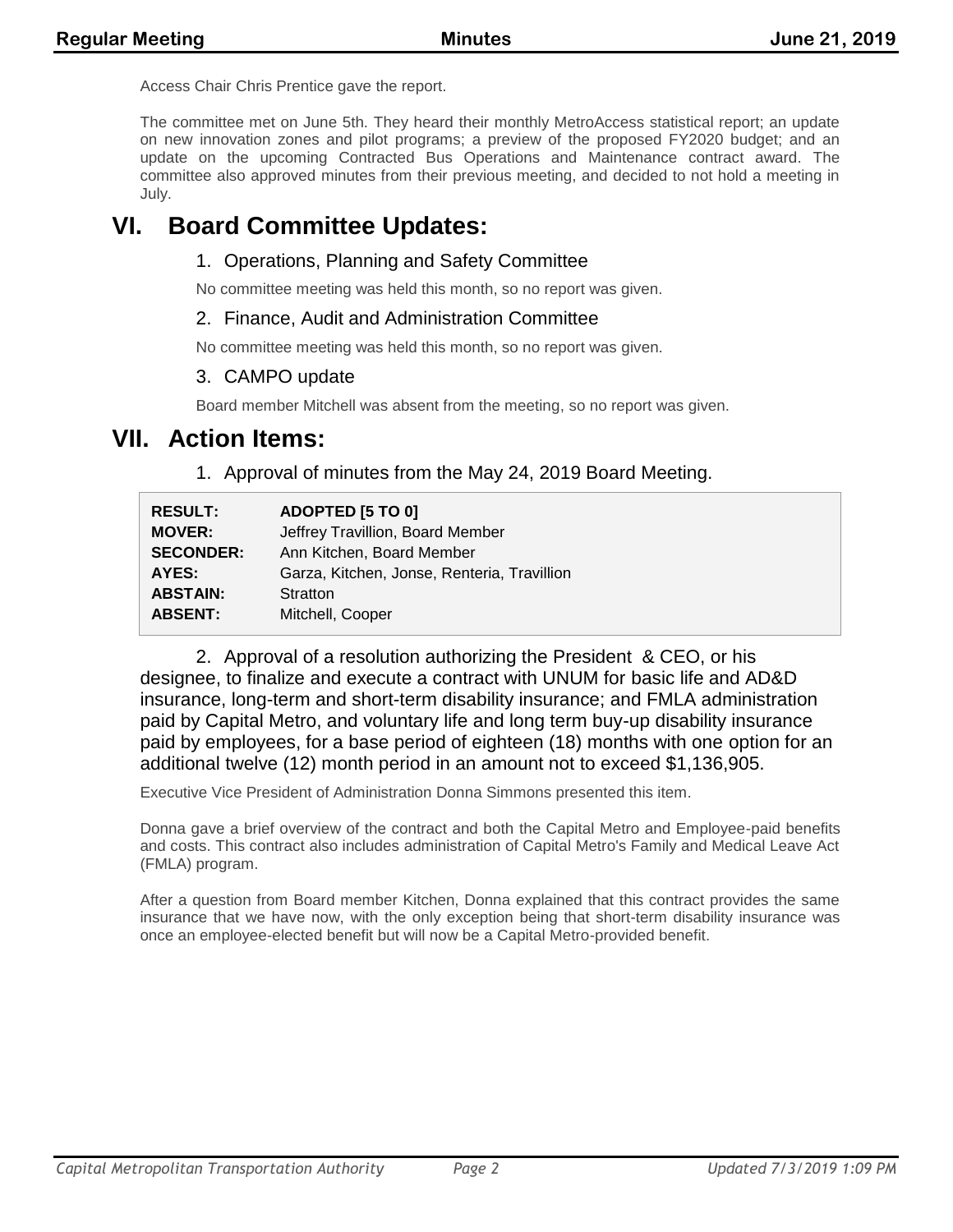| <b>RESULT:</b>   | <b>ADOPTED [UNANIMOUS]</b>                            |
|------------------|-------------------------------------------------------|
| <b>MOVER:</b>    | Jeffrey Travillion, Board Member                      |
| <b>SECONDER:</b> | Eric Stratton, Board Member                           |
| AYES:            | Garza, Kitchen, Jonse, Renteria, Travillion, Stratton |
| <b>ABSENT:</b>   | Mitchell, Cooper                                      |

3. Approval of a resolution authorizing the President & CEO, or his designee, to finalize and execute a contract with SpawGlass for the installation and construction of safety and security enhancements not to exceed \$282,000.

Director of Security Darryl Jamail presented this item.

This project would make the perimeter of Capital Metro's bus yard more secure, an identified need after a third-party threat assessment was performed in 2016. Capital Metro applied for and was awarded a grant for this work through the Transit Security Grant Program. No matching funds are required.

Board member Travillion asked about the lack of an SBE goal on this contract. Darryl explained that as a Homeland Security-funded grant that was not required, however the proposed contract will be making a good faith effort and using an SBE electrical contractor.

| <b>RESULT:</b>   | <b>ADOPTED [UNANIMOUS]</b>                            |
|------------------|-------------------------------------------------------|
| <b>MOVER:</b>    | Jeffrey Travillion, Board Member                      |
| <b>SECONDER:</b> | Rita Jonse, Board Member                              |
| AYES:            | Garza, Kitchen, Jonse, Renteria, Travillion, Stratton |
| <b>ABSENT:</b>   | Mitchell, Cooper                                      |

4. Approval of a resolution authorizing the President & CEO, or his designee, to finalize and execute a contract with ASD Consultants for improvements and repairs at Plaza Saltillo in an amount not to exceed \$329,600.

Project Manager Julie Barr presented this item.

Julie gave a board a brief history of Capital Metro's involvement with Plaza Saltillo and ran through some of the current uses of the site. She also gave highlights of the proposed project.

Board member Renteria queried Julie about the renovation of the plaza's fountain.

Board member Travillion asked about cultural issues around the site. He is interested in discussions about some of these issues, but understands that this contract is only for renovation. President Clarke commented that getting the plaza in good shape is a logical first step, and then we can begin to address the community activation piece.

Board member Renteria asked about efforts to provide more shade for the plaza to provide relief from the heat.

| <b>RESULT:</b>   | <b>ADOPTED [UNANIMOUS]</b>                            |
|------------------|-------------------------------------------------------|
| <b>MOVER:</b>    | Sabino Renteria, Board Member                         |
| <b>SECONDER:</b> | Jeffrey Travillion, Board Member                      |
| AYES:            | Garza, Kitchen, Jonse, Renteria, Travillion, Stratton |
| <b>ABSENT:</b>   | Mitchell, Cooper                                      |

## **VIII. Presentations:**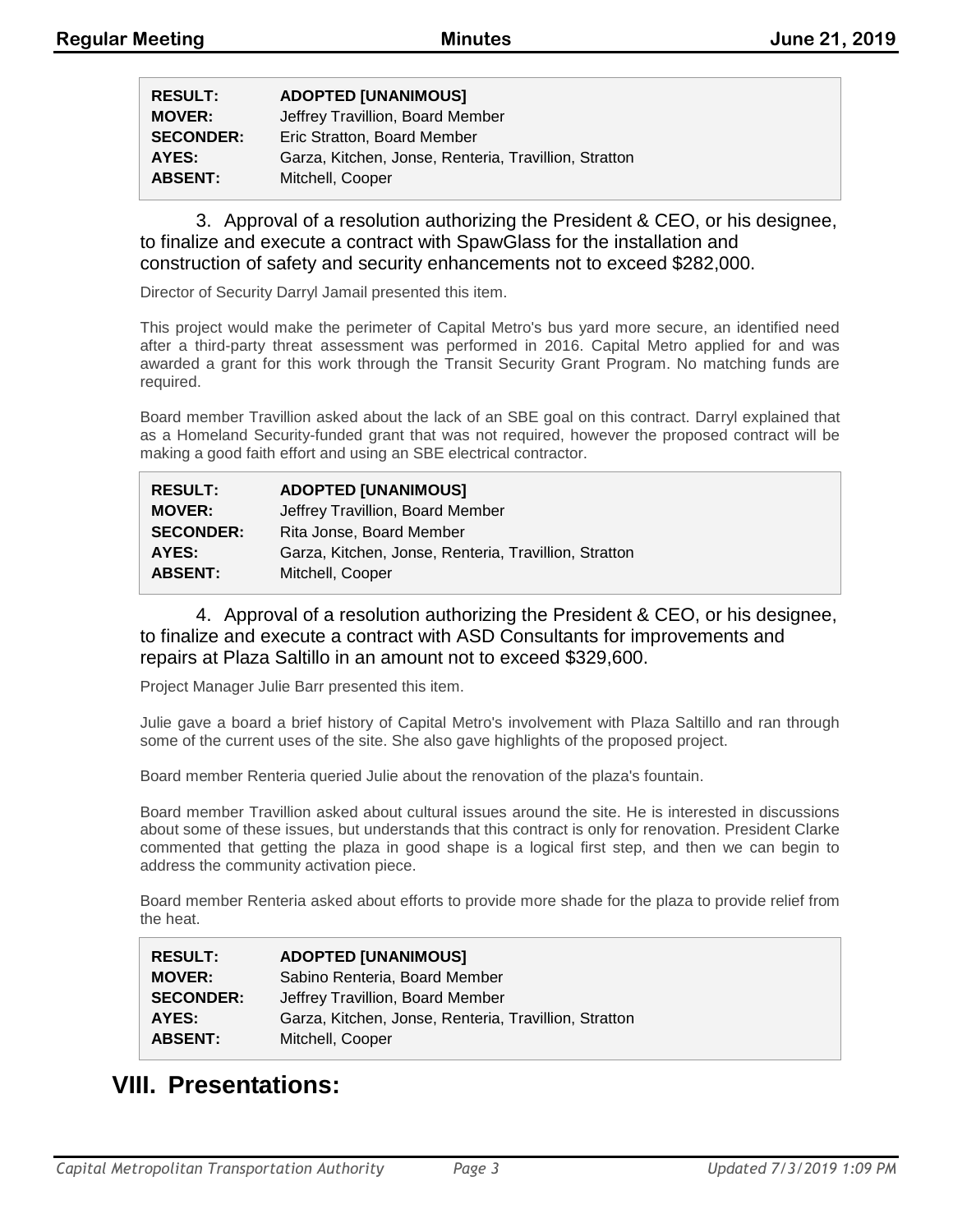### 1. Contracted Bus Operations and Maintenance Services Update

Vice President of Bus Operations and Maintenance Dottie Watkins gave the presentation.

Dottie ran through the background and a brief history of our two bus operations and maintenance contracts. She also discussed the current procurement and status. Currently we are evaluating the final proposals in order to make a recommendation to the board in July. We also also fully engaged with post-award planning.

Board member Stratton asked Dottie if she could discuss the communication process to employees and asked about 3rd-party support for the vehicle transition process.

### 2. Fare Strategy Update

CFO Reinet Marneweck gave the presentation.

Reinet ran through the vision and goals for a new fare collection system that should allow the agency to expand the options for our fare programs and processes. She then gave a updates on the two current initiatives -- the CapMetro Mobile App, and Ticket Vending Machine replacement -- and reported that we are also in the process of working with a fare consultant to evaluate our current systems and benchmarking against other transit agencies across the country. She then previewed some of the upcoming milestones as the agency moves forward with the program.

#### 3. Review and Discussion FY2020 Budget Assumptions

CFO Reinet Marneweck gave the presentation.

Reinet ran through the key assumptions that were used to develop the Proposed FY2020 Budget, which will come before the board for approval in September. The are indicators that the overall economy may be slowing so recent sales tax revenues may not be sustainable. We are budgeting based on a 3% growth in sales tax this year. Reinet also ran through some of the major operating cost drivers of the budget, including the upcoming bus operations contract, and highlights from the proposed capital budget.

### 4. Project Connect Update - June

Project Connect Program Officer Dave Couch gave the presentation.

Dave gave updates on Project Connect recent initiatives and outreach. We continue to do outreach and gather community input at community meetings, and are in the process of getting the environmental and preliminary engineering contract for the BRT Light lines in place. Dave also presented an updated schedule and the steps to be taken as the project moves forward toward the selection of a Locally Preferred Alternative in March, 2020.

Dave then presented several slides with examples of generic right of way configurations that included both above and below ground transitways. To end the presentation he also summarized the overall Project Connect design priorities.

Board member Stratton asked about how and when alternatives for various segments - and their costs - might be presented to the community. President Clarke commented that while we will be getting input on individual areas and pieces, our goal is to build an overall system that works as such. He also referred back to Dave's summary slide and the importance of not focusing solely on mode when planning an effective system.

### 5. Disadvantaged Business Enterprise Update and Triennial Goal

Executive Vice President and Chief Counsel Kerri Butcher gave the presentation.

Kerri presented an update on where the agency is on the achievement of our current Disadvantaged Business Enterprise (DBE) goal and the setting of our triennial goal for the next three years for this program. As a federally-funded agency, the Federal Transit Administration measures progress and